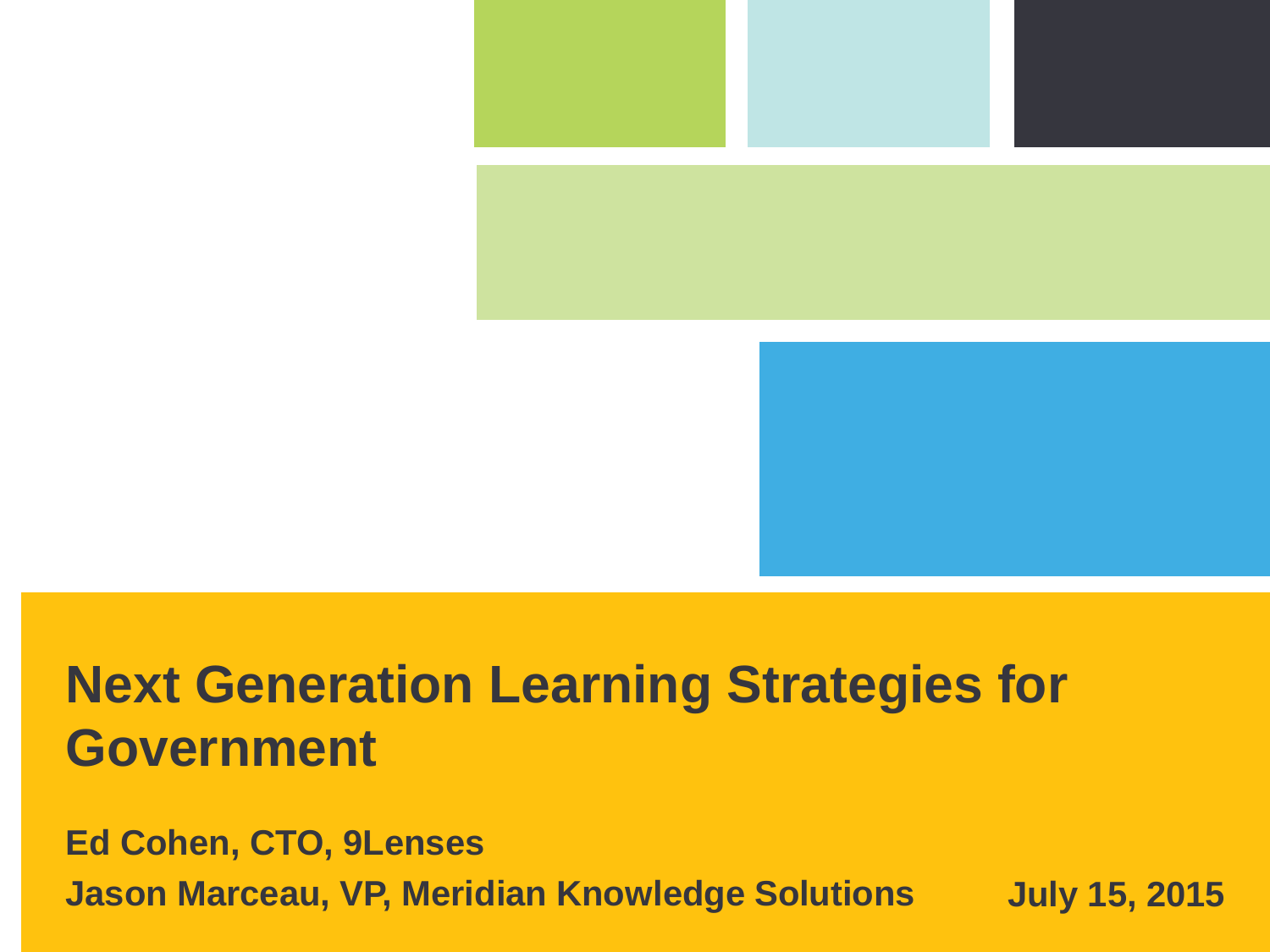## ABOUT THE PRESENTERS



#### **Ed Cohen, CTO, 9Lenses**

Ed Cohen has more than 30 years of experience in e-learning and more than 15 years of experience in the learning and performance field. In 1993, he founded Sensory Computing, which merged with Plateau Systems in 1998. From 1998 until 2011, Ed was the chief technology officer and helped manage and grow the company until it was purchased in 2011. During his time at Plateau, Ed published dozens of articles and routinely spoke at learning conferences on trends within the industry. He is currently the chief technology officer of 9Lenses, based in Sterling, Virginia.



#### **Jason Marceau, VP, Meridian Knowledge Solutions**

As vice president of strategic accounts, Jason brings more than 15 years of project management leadership to work, achieving optimal client results. Through the development, growth, and nurturing of Meridian's large, strategic accounts, he has helped the company increase and maintain its customer retention rate, win back-toback industry awards, and increase revenue and profitability annually.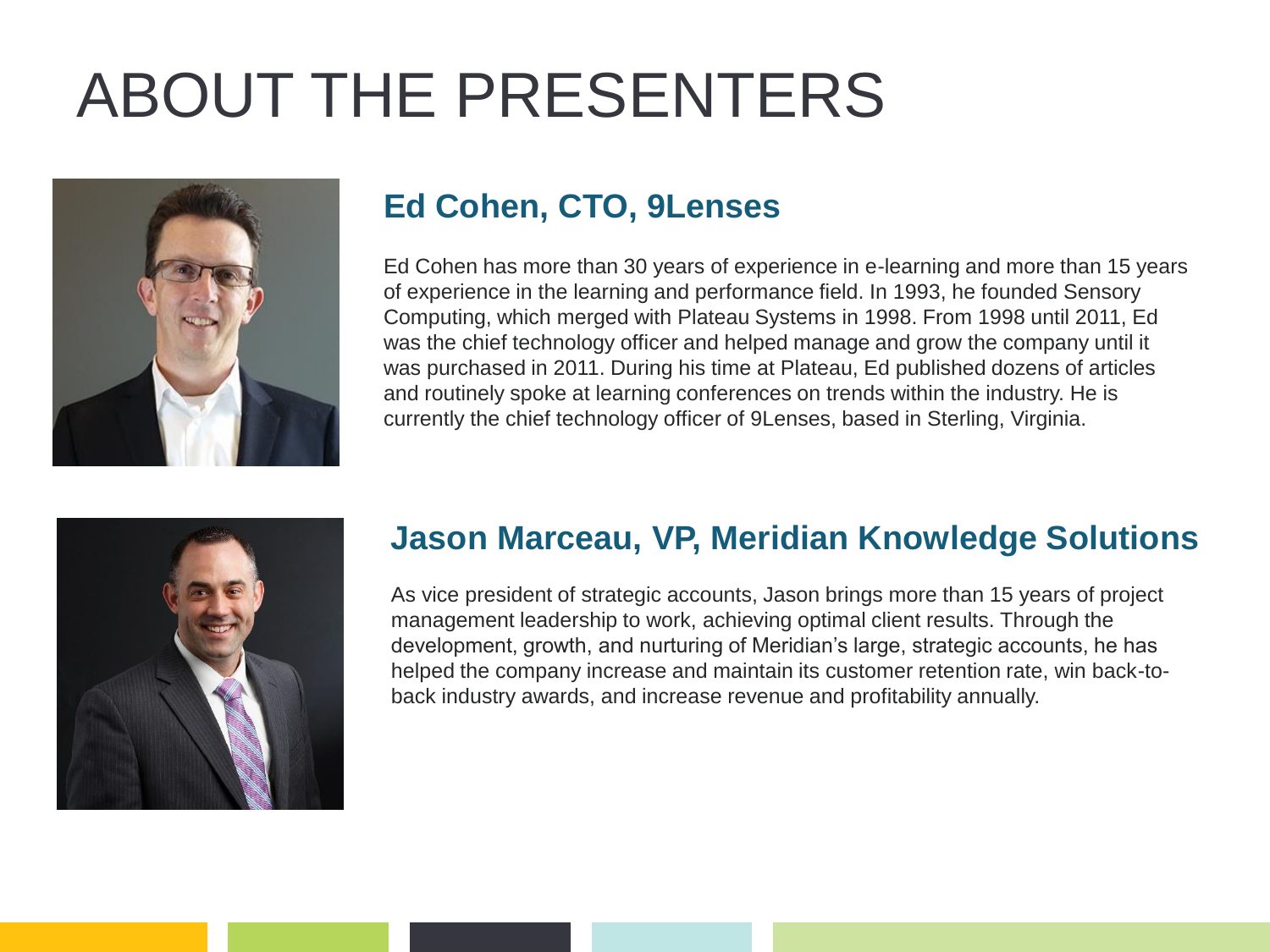# **NEXT GENERATION LEARNING STRATEGIES**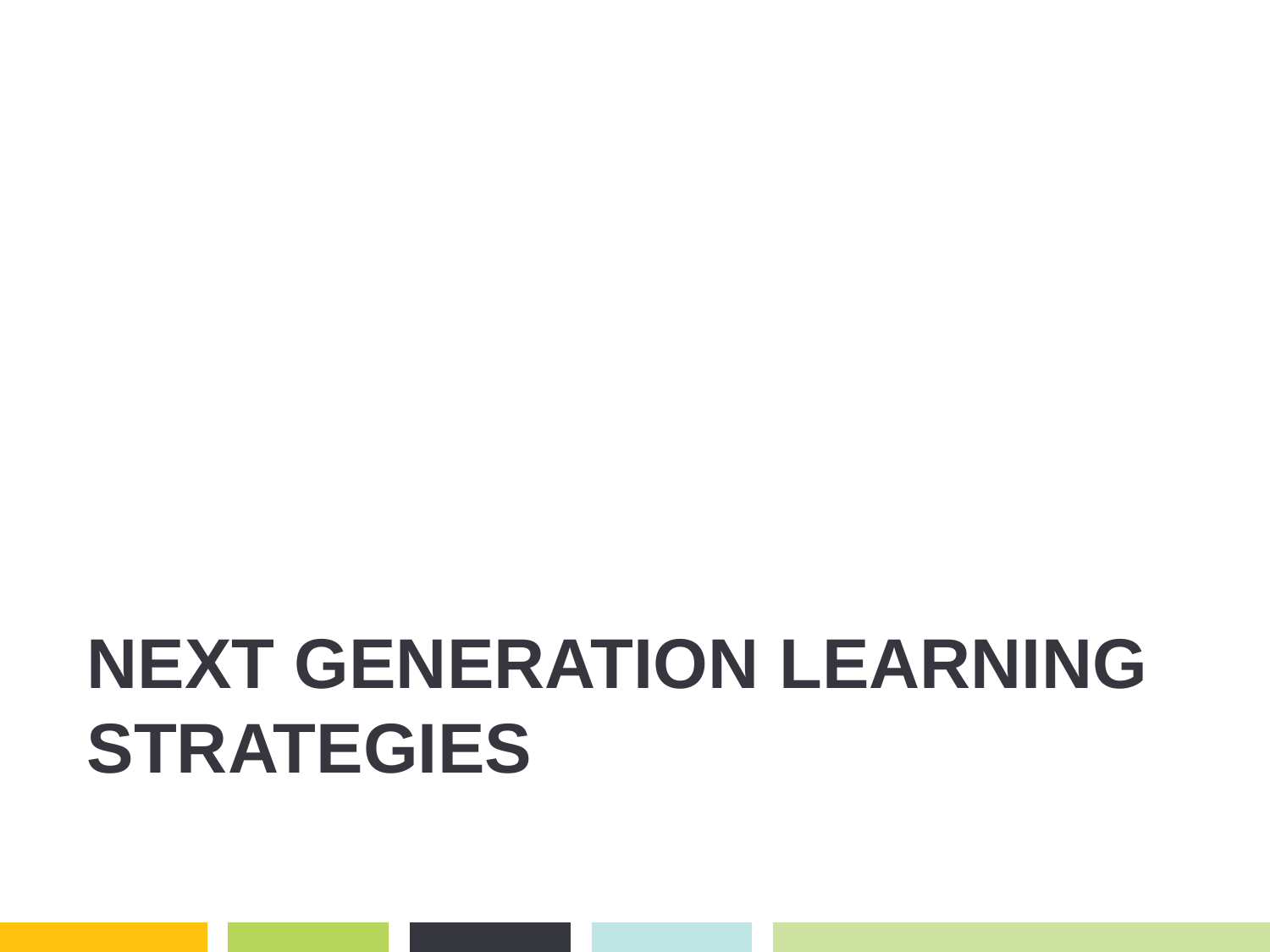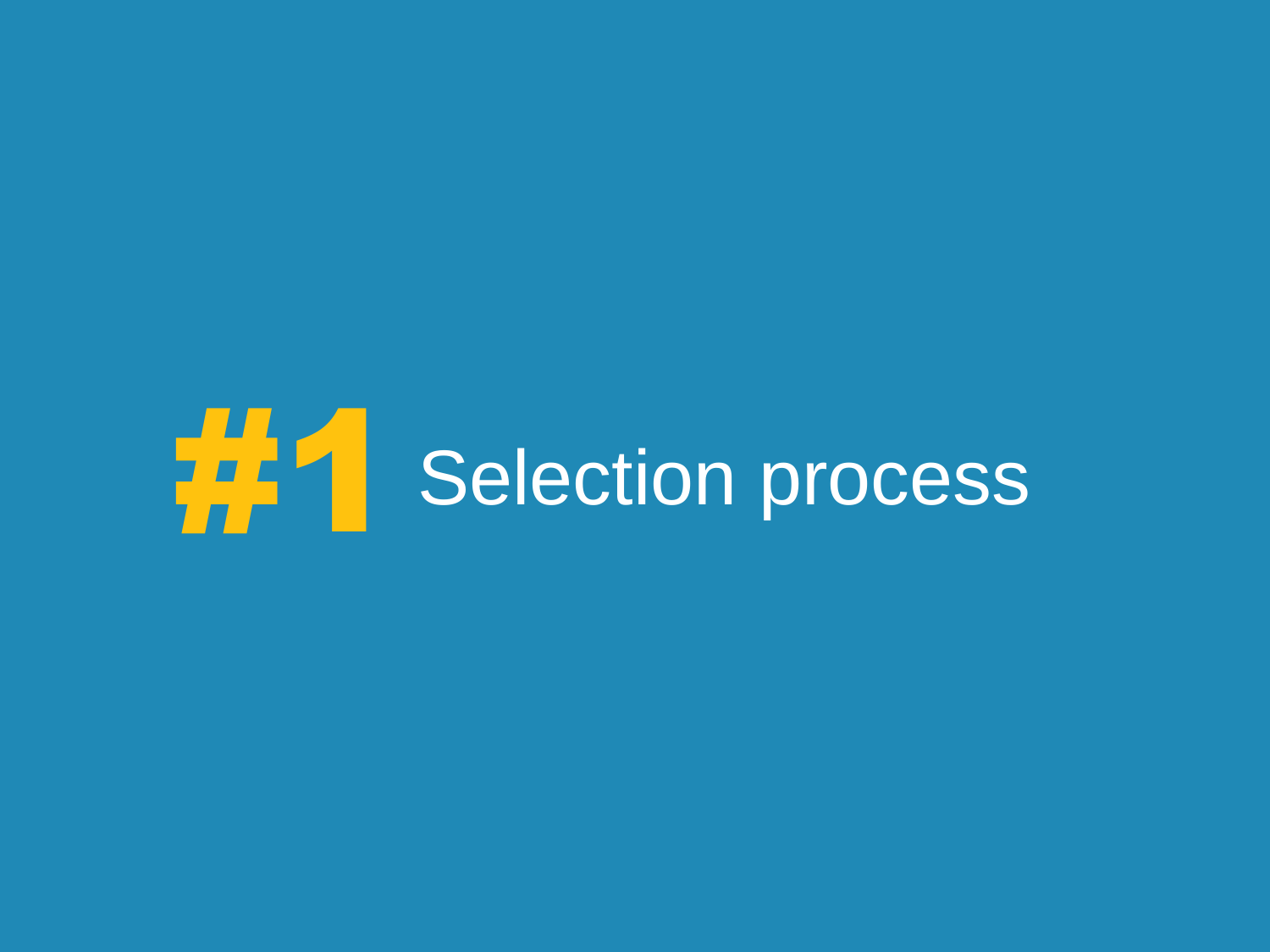# Point Solution vs. Enterprise Decision

### How does this align with strategic plans?

Important to look at future needs along with current

There are times when a point solution is the right answer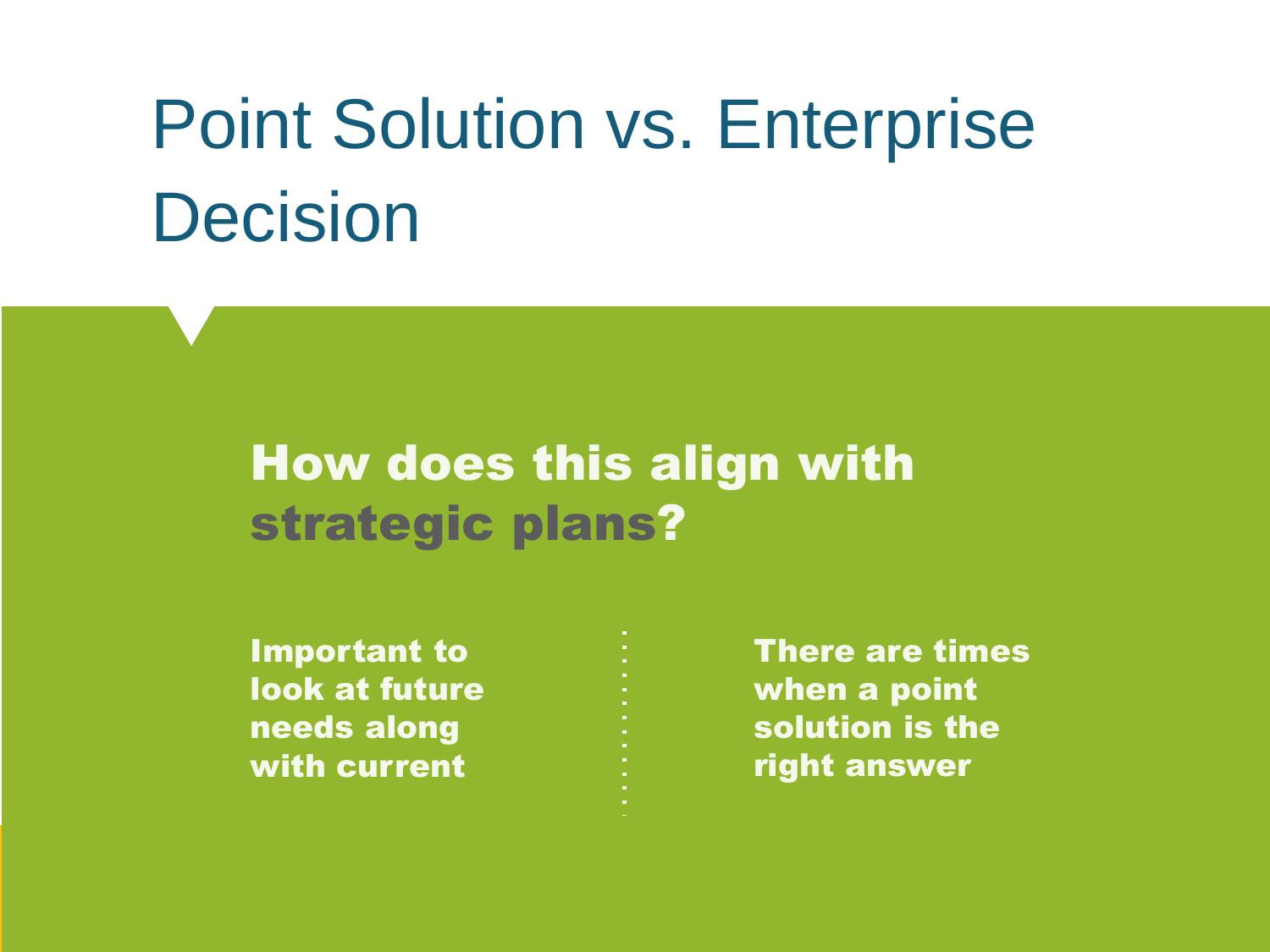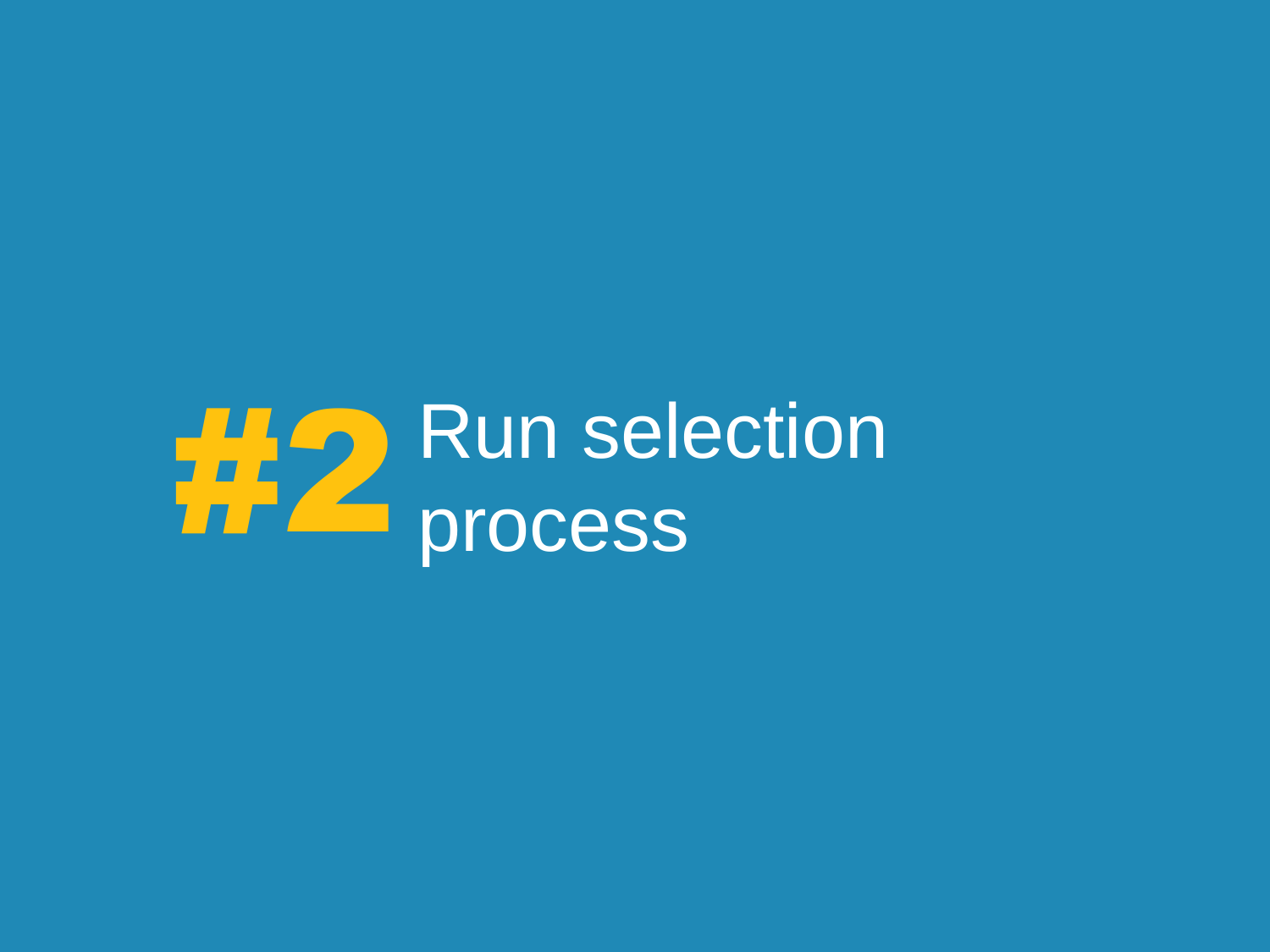## Outsourced vs. In-House

### Both options have pros and cons

| <b>Project size,</b>   |
|------------------------|
| benefit/               |
| <b>risk to broader</b> |
| organization           |

Internal resource expertise/ availability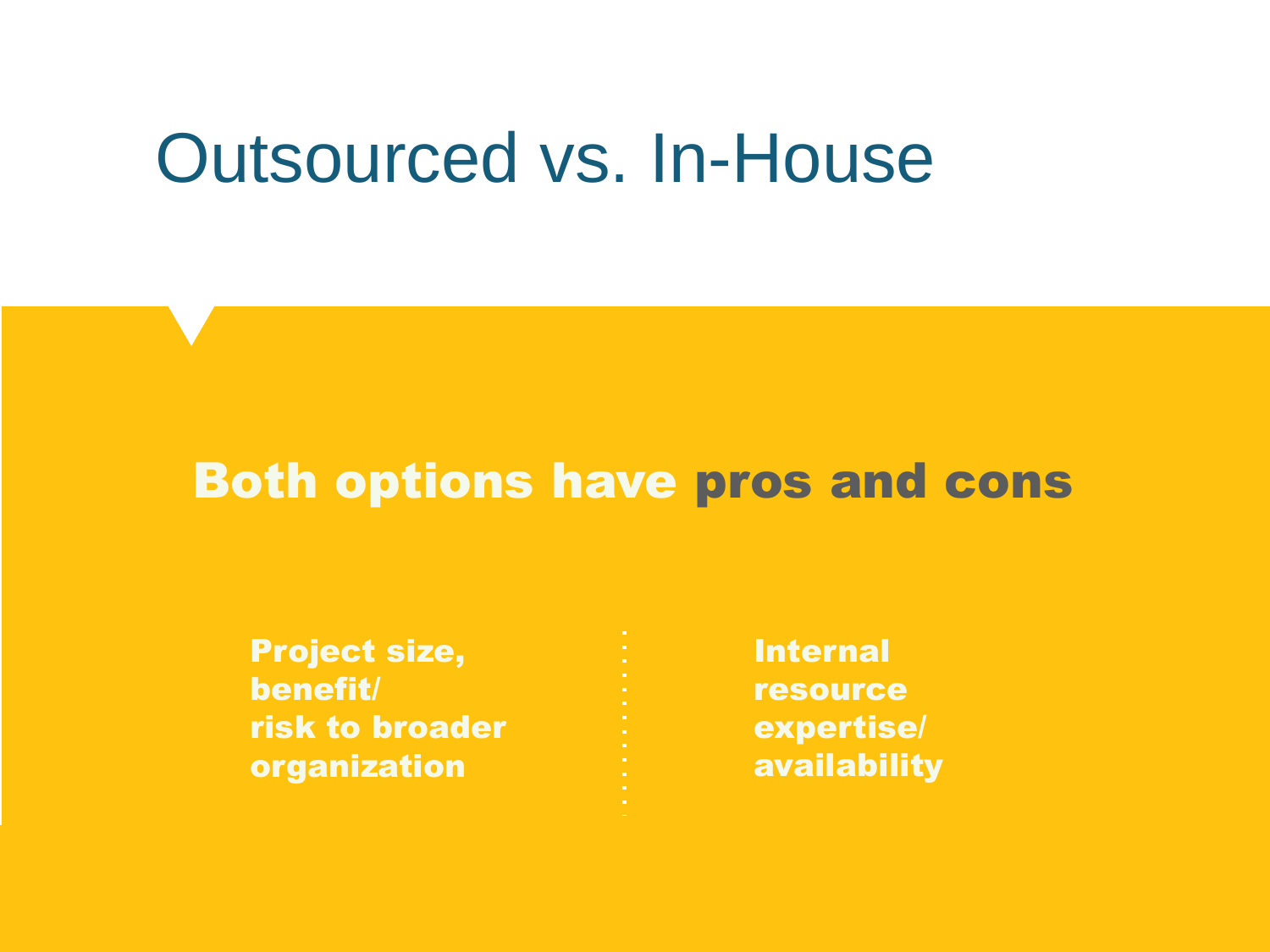# Process gone #3 wrong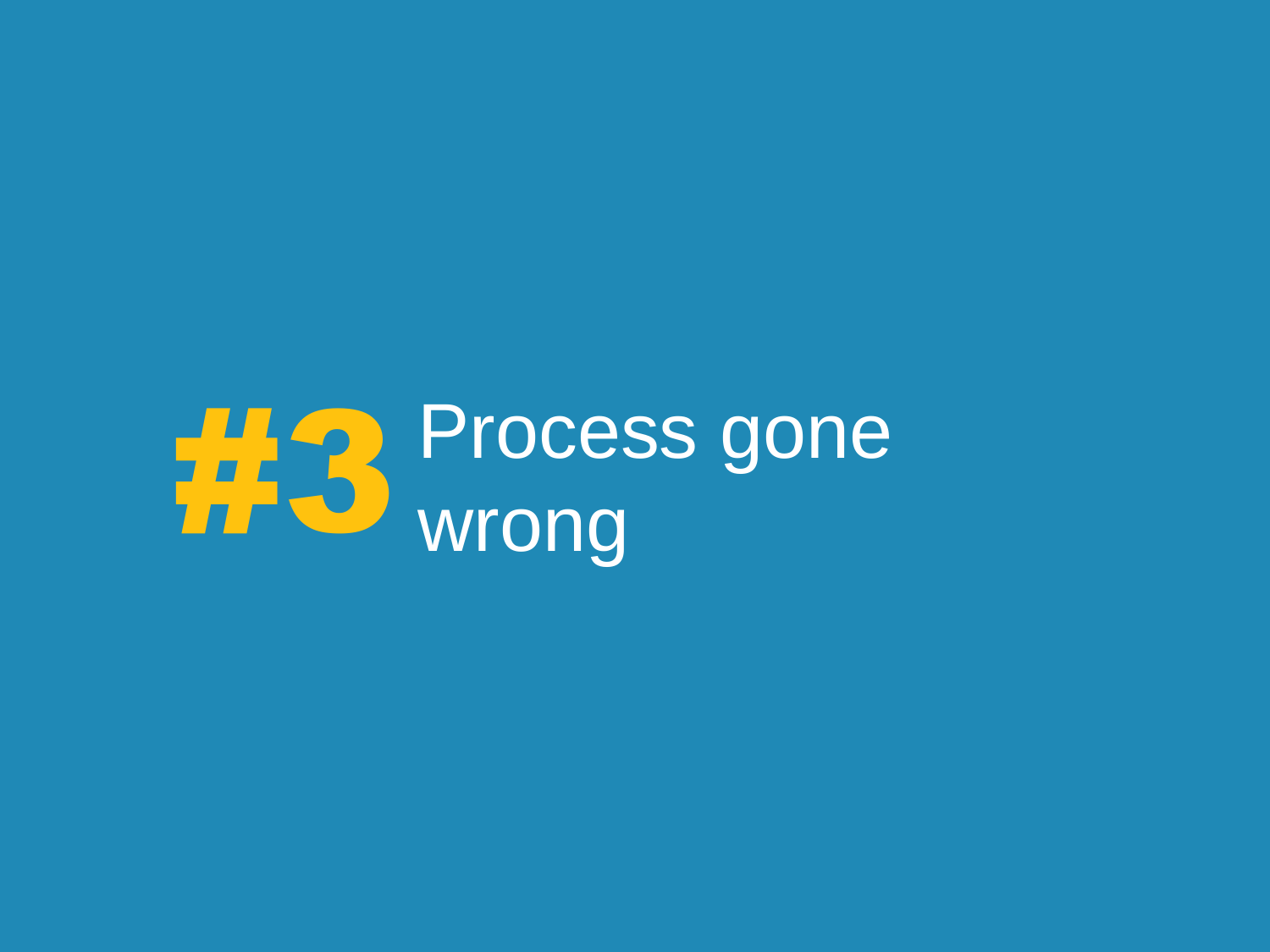### **Signs of a bad implementation**

Key project team members not involved in the selection process

Methodology not clearly understood by teams

Requirements, assumptions, boundaries not validated upon kickoff

Lack of executive support

No clear schedule, milestones or measurements

Key SME resources not available when planned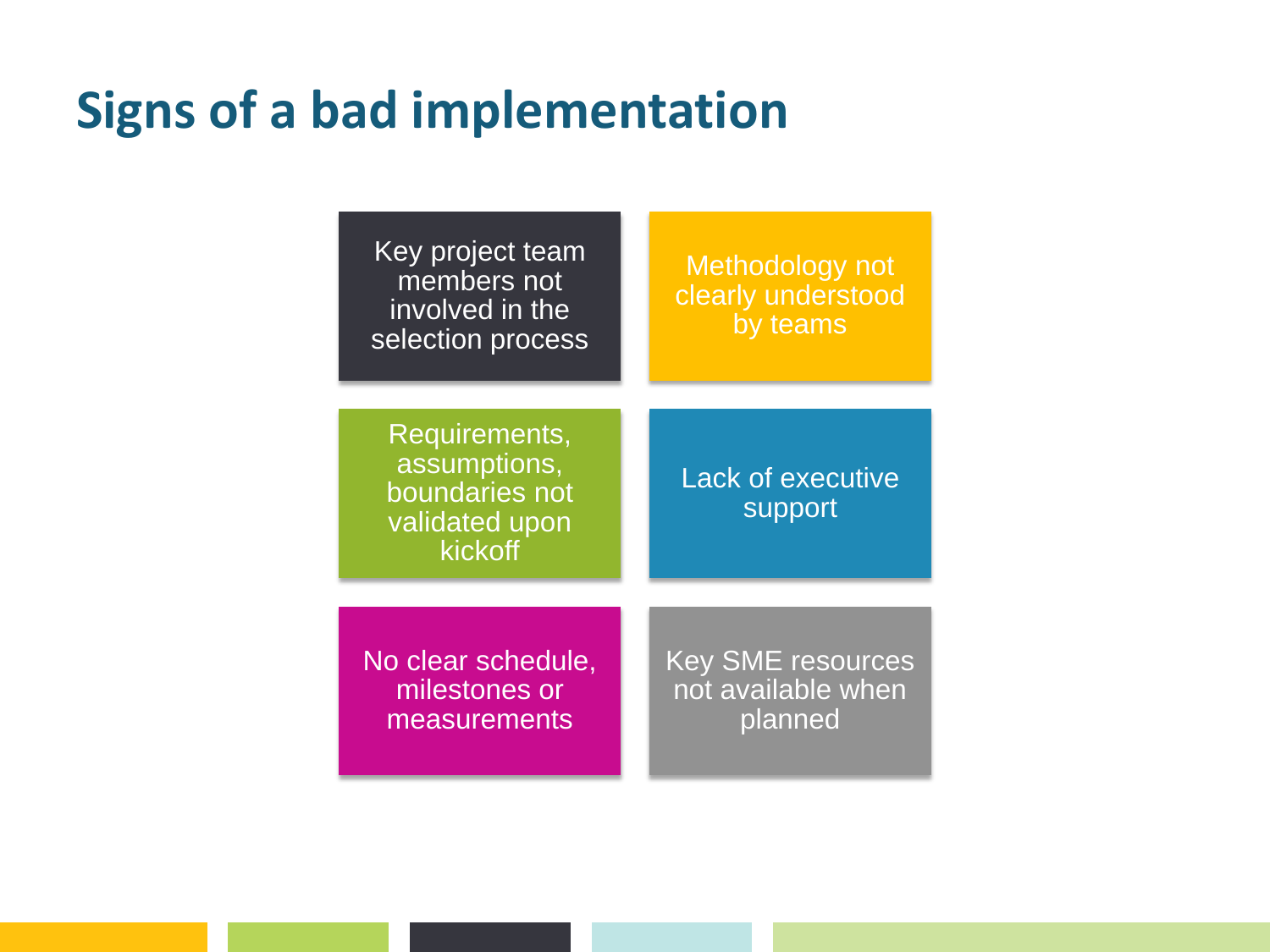# #44 Overlooked<br>Considerations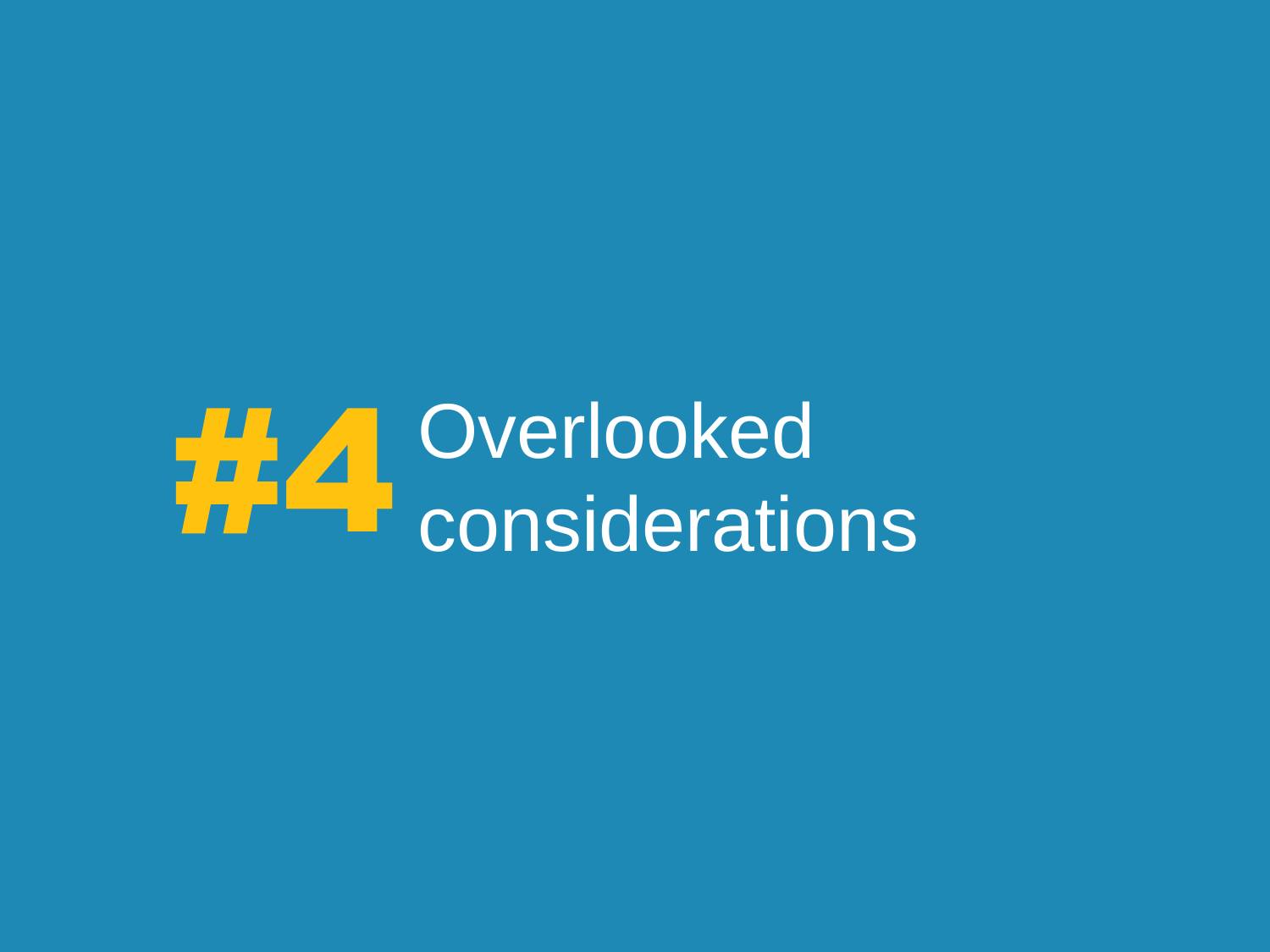### **Essential integration, security, scalability**

Key to bring IT into this process Review API set and documentation in advance **Ensure security** blessings and start early: long lead times Hosted vs. On prem: free resources and CAPX spend Fed hosting vs. commercial hosting: long procurement timelines can impact scale Have clearly defined **performance** requirements: validate with performance load test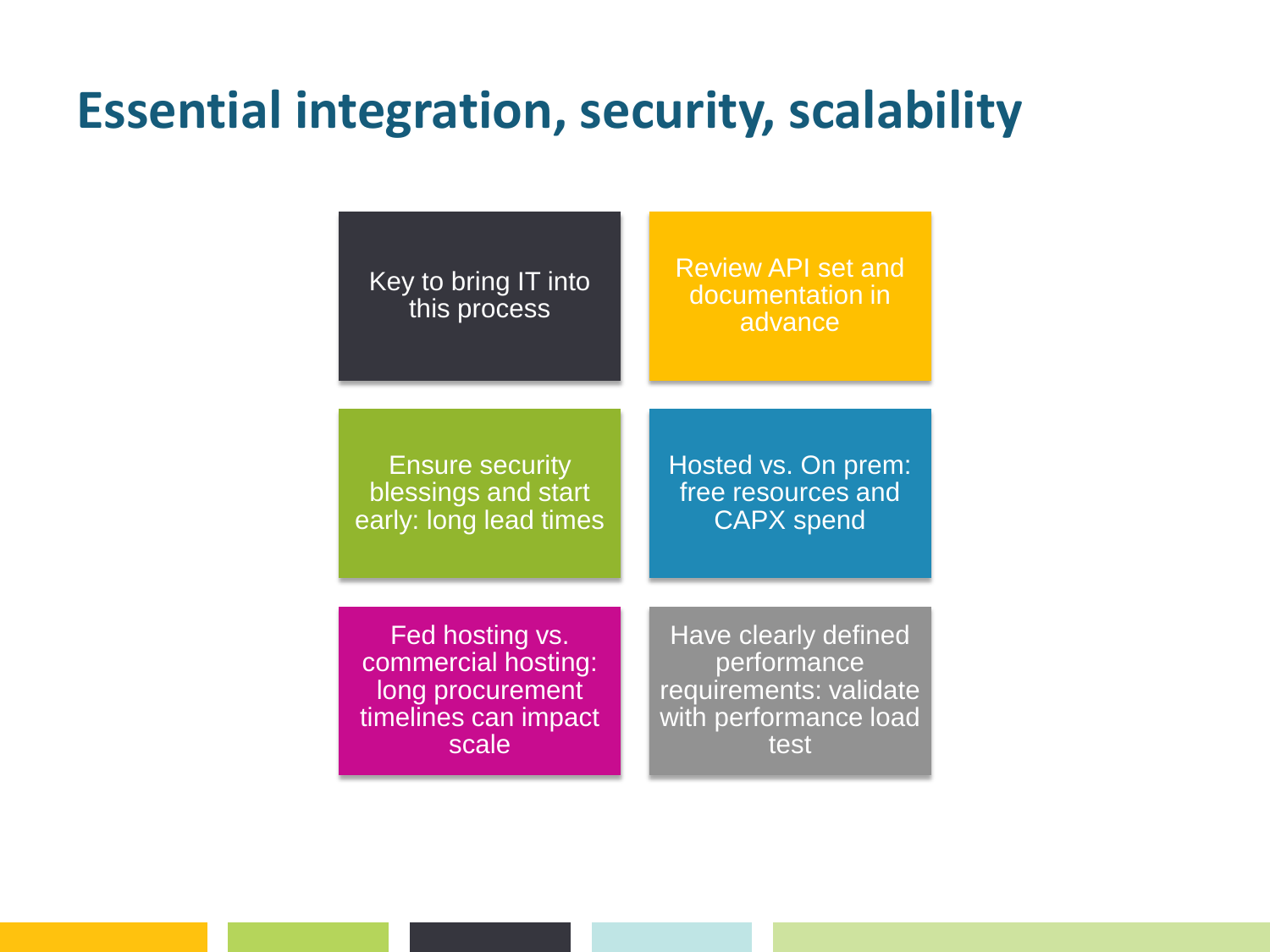## Don't price your vendor out of business 5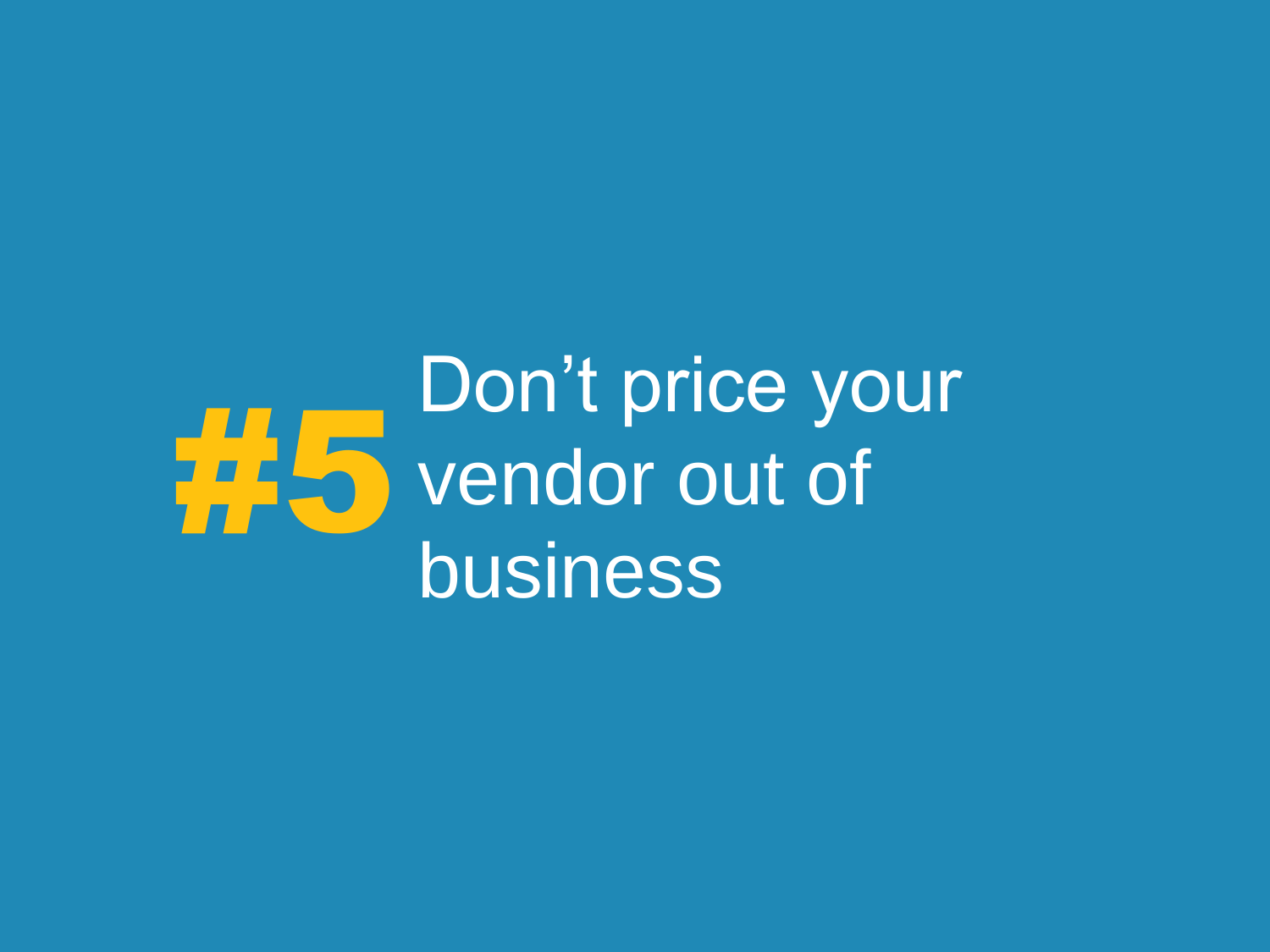#### **Tips to manage vendor relationships**

**What is a targeted spend based on "like" implementations /migrations?**

**What did it take to get it done?**

**Don't try to change how the software works**

<u>13 7/15/2015 - Andrea Andrea Andrea Andrea Andrea Andrea Andrea Andrea Andrea Andrea Andrea Andrea Andrea And</u>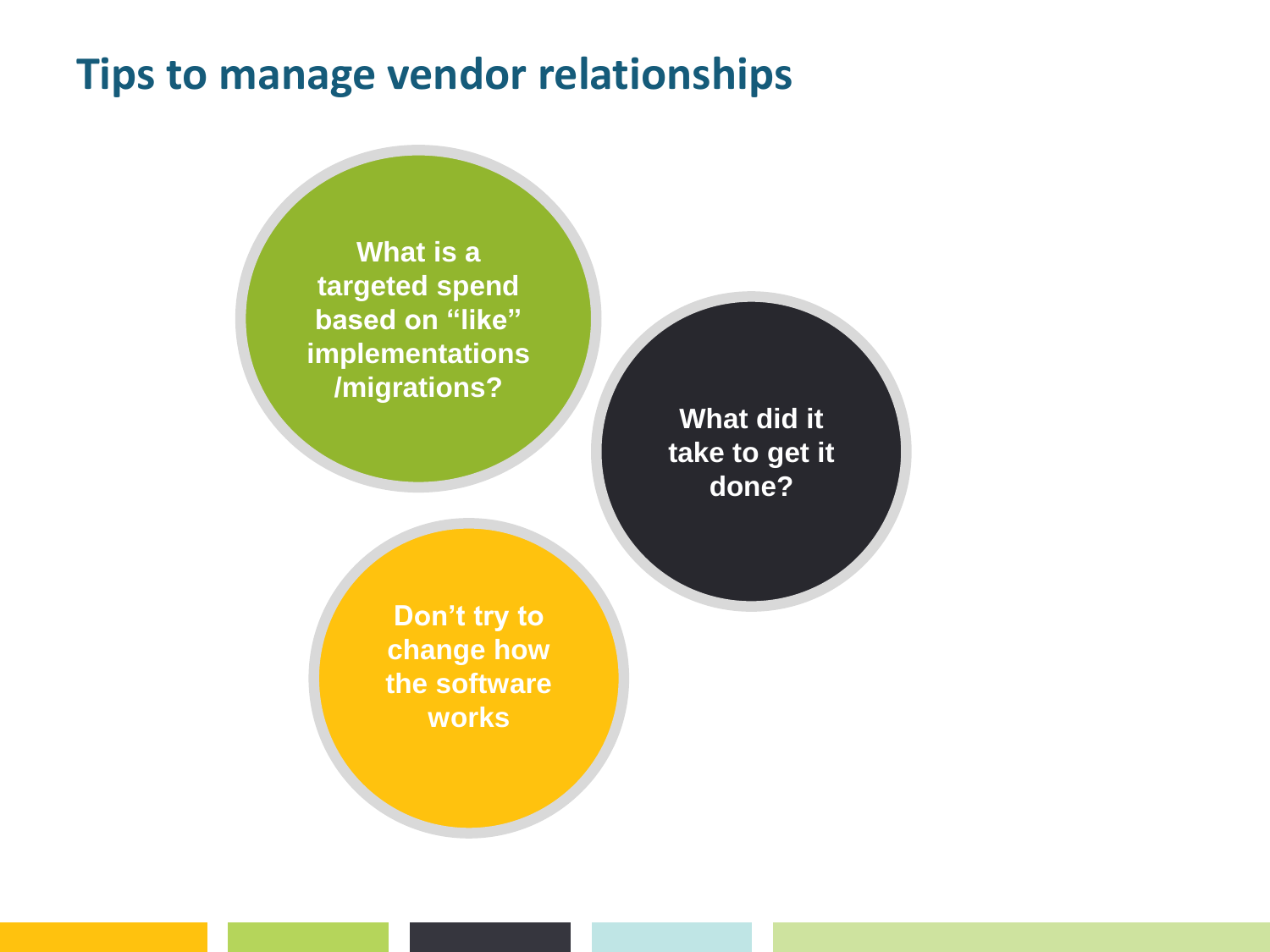# **#6** Organizational<br>readiness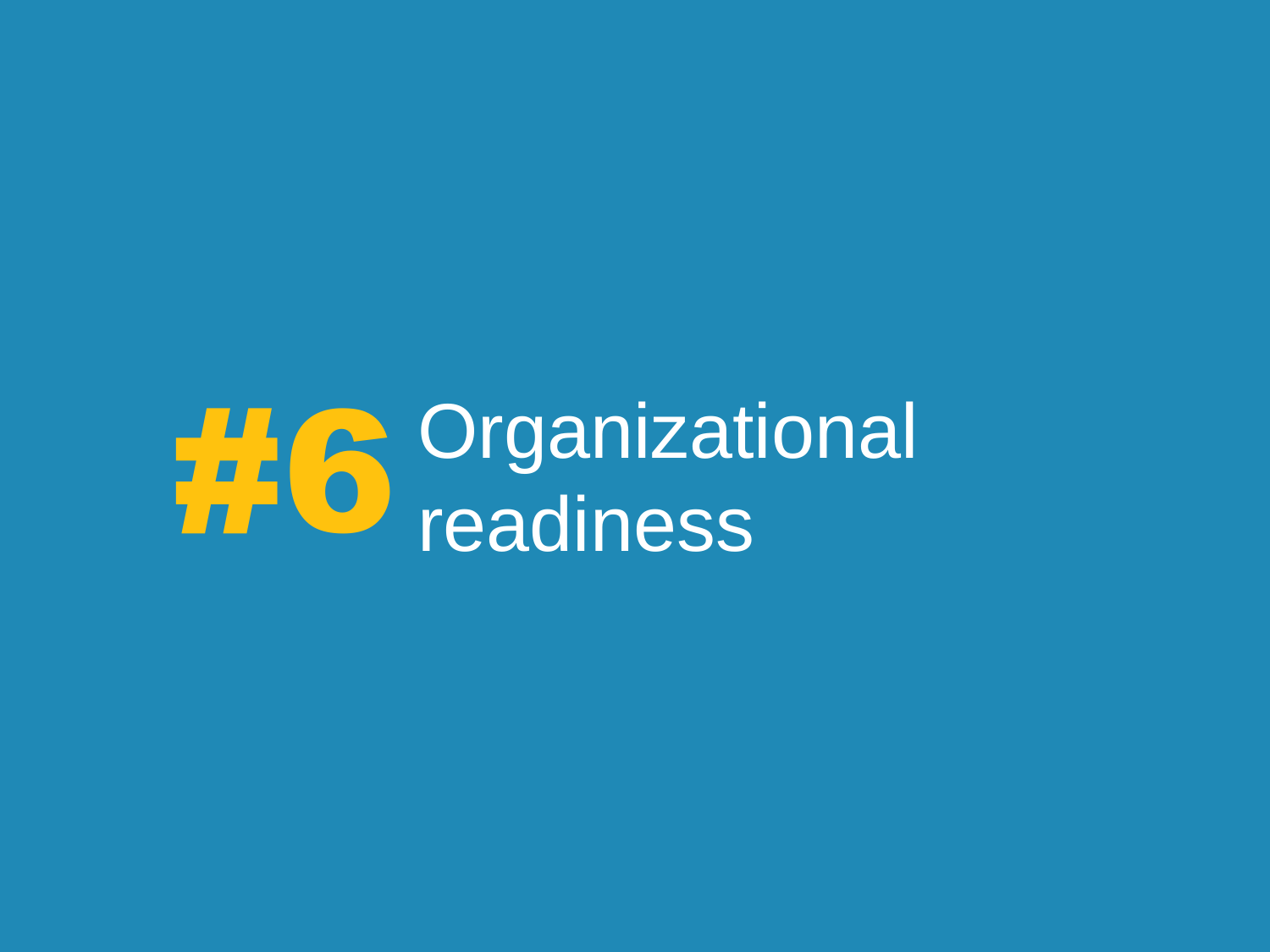### **Change Management**

**Tell them what is coming, what to do during the transition and how they will be supported after**